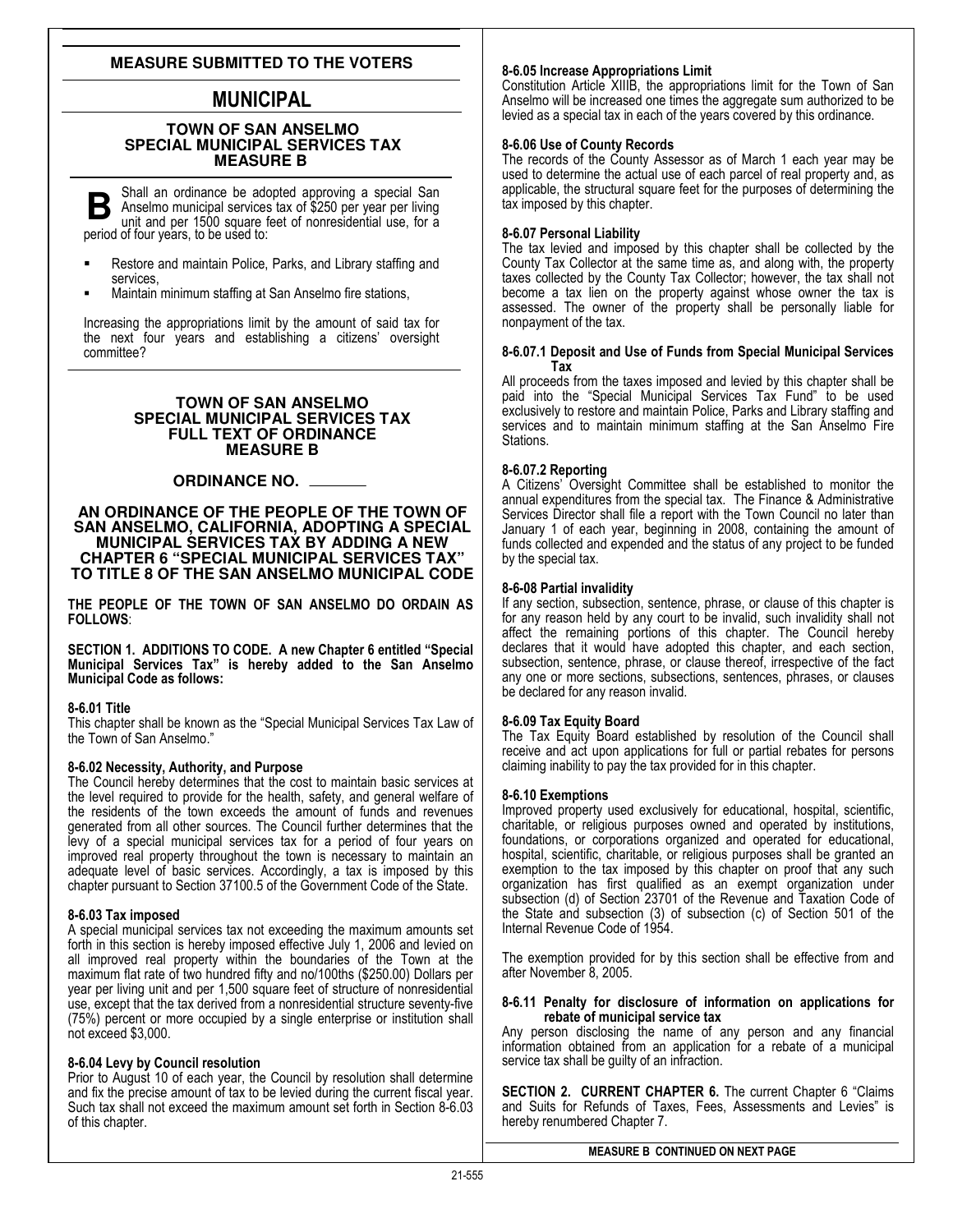# (Full Text of Measure B Continued) SECTION 3. EFFECTIVE DATE. This Ordinance relates to the levying and collecting of the Town special municipal services tax and shall be in full force and effect ten (10) days after the certification by the Town Council of the election returns indicating passage of the Ordinance by two-thirds of the voters casting votes in the election. The special municipal services tax will be assessed beginning fiscal year 2006-07. The foregoing Ordinance was approved by the voters of the Town of San Anselmo at the Consolidated General District and School Election held on the  $8<sup>th</sup>$  day of November, 2005, by the following vote tally: YES: NO: Peter Breen, Mayor ATTEST: Barbara Chambers, Town Clerk **IMPARTIAL ANALYSIS BY TOWN ATTORNEY MEASURE B**  Measure B enacts by ordinance a Special Municipal Services Tax to be levied on all improved real property within the boundaries of the Town of San Anselmo. The tax is proposed at the rate of \$250 per year per residential living unit and per 1,500 square feet of structure of nonresidential use, effective July 1, 2006. This measure requires a twothirds majority to pass and terminates 4 years from its effective date. Under the ordinance, all proceeds from the taxes imposed are to be paid into a "Special Municipal Services Tax Account" to be used exclusively to restore and maintain Police, Parks and Library staffing and services and to maintain minimum staffing at the San Anselmo Fire Stations. The Town's Finance and Administrative Services Director is to report annually to the Town Council on the amount of funds collected and expended and the status of any project to be funded by the special tax. A Citizen's Oversight Committee is to be established to monitor the annual expenditures from the special tax and to ensure they are made in accordance with the requirements of the ordinance. Persons of low-income may apply for a full or partial rebate of the tax payment, to be decided by the San Anselmo Tax Equity Board. Property used exclusively for educational, charitable or religious purposes is granted an exemption to the tax. The State places limits on the amount of revenue that can be collected by cities and towns based on a calculation known as the appropriations limit. Therefore, voters are asked to approve an increase in the appropriations limit to authorize the additional revenue. HADDEN ROTH San Anselmo Town Attorney **ARGUMENTS FOR AND AGAINST THIS MEASURE START ON THE NEXT PAGE** MEASURE B CONTINUED ON NEXT PAGE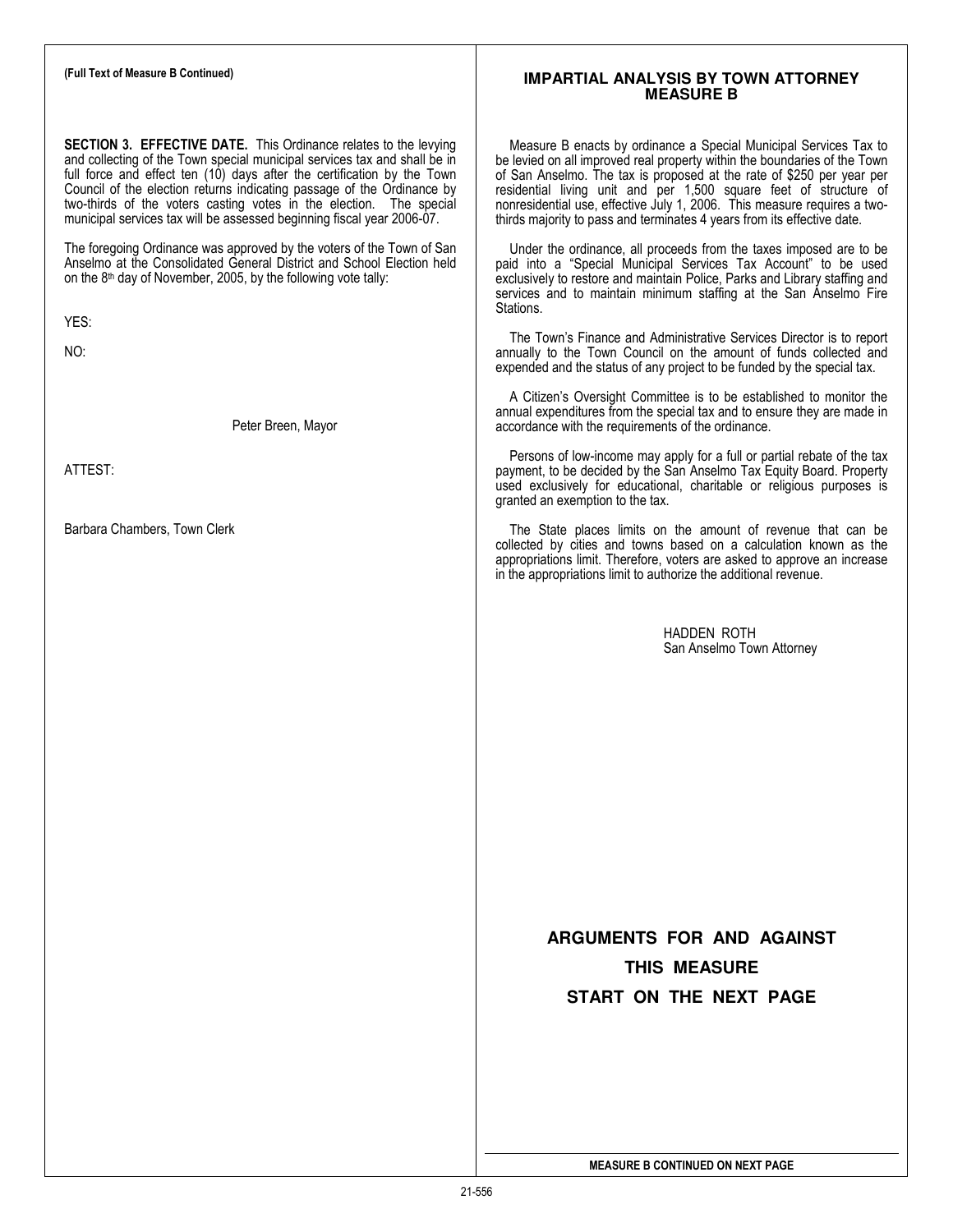## **ARGUMENT IN FAVOR OF MEASURE B**

In San Anselmo, we've always been proud of our community - its neighborhoods, its civic character, our quality of life. But, the Town, like many other California cities, is currently facing a severe fiscal crisis. Consequently, San Anselmo's ability to provide quality services is in peril.

In recent years Sacramento has diverted \$5 million in San Anselmo tax dollars while balancing the State budget on the backs of local government.

During the last three years, the Town has reduced expenses by leaving eight positions vacant and deferring capital projects, equipment purchases and employee raises, as well as increasing revenue where possible.

But it isn't nearly enough. The Fiscal Advisory Committee appointed to review the Town's financial situation found that the Town has been in a tight expense reduction mode for three years, with nothing left to cut without greatly impacting Town services.

The San Anselmo Town Council placed Measure B, a \$250 per year special municipal services tax that expires in four years, on this ballot to sustain current Town services.

The revenue from this tax, approximately \$1.6 million per year, will be spent to restore and maintain adequate Police, Library and Parks staffing and services. It will also maintain minimum safety staffing levels at the two San Anselmo fire stations.

Measure B will ensure that San Anselmo's ability to provide outstanding and cost effective police and fire protection is not compromised. It will ensure that our parks are well-maintained and that the Library remains open.

Measure B is truly for San Anselmo. Sacramento can't touch these funds, and the measure mandates a Citizen's Oversight Committee to monitor their use.

We need all those who care about San Anselmo to join together to keep our Town great. We urge you to renew your commitment and protect your investment in San Anselmo. Please join us in voting Yes on Measure B.

> s/ Peter Breen Mayor, San Anselmo

- s/ John D. Wright, Trustee Tamalpais Union High School District
- s/ Cynthia Barrows, Member Friends of the San Anselmo Library
- s/ Lori Lopin, Trustee Ross Valley School District
- s/ Jonathan Braun, Chair San Anselmo Open Space Committee

# **REBUTTAL TO ARGUMENT IN FAVOR OF MEASURE B**

## Measure B has no SUNSET DATE.

This \$250 Special Tax is effective 2006-2010, but the Tax Ordinance does not prohibit renewal.

#### Measure B has no restriction to prevent siphoning.

Attorneys opined Tamalpais School District Measure A facility renovation bond dollars could be used to develop the Ross Valley School District property because it was within the Tamalpais District.

State law requires an oversight committee review revenue and expenditures of a Special Tax, but the Council appoints the committee. Once Measure B is approved, it will be too late to ever correct the deficiencies constructed into this bad tax law.

VOTERS SHOULD VOTE NO ON MEASURE B AND SEND THIS BAD TAX ORDINANCE BACK TO THE TOWN COUNCIL.

- 
- The San Anselmo Pension Override Property Tax generates more than \$1.2 million annually to pay 100% of the employer and employee share of the retirement expense.
- Union bargaining agreements stipulate San Anselmo and San Rafael employee total compensation packages must be within \$1 of one another.

Currently the \$78 per living unit Municipal Services Tax revenue purpose is to "maintain municipal services."

The proposed \$250 per living unit Special Municipal Services Tax revenue purpose is to "maintain basic services."

An attorney could define "basic services" as tax revenues that may be siphoned to compensate for special development projects.

### Measure B

is a punishing tax amount and defective tax law,

is proposed by a fiscally reckless Council,

deserves your condemnation.

Voters of San Anselmo should VOTE NO ON MEASURE B.

s/ Louise Mathews Taxpayer

s/ Lujza J. Mehling **Taxpayer** 

s/ Nancy Okada **Taxpayer**